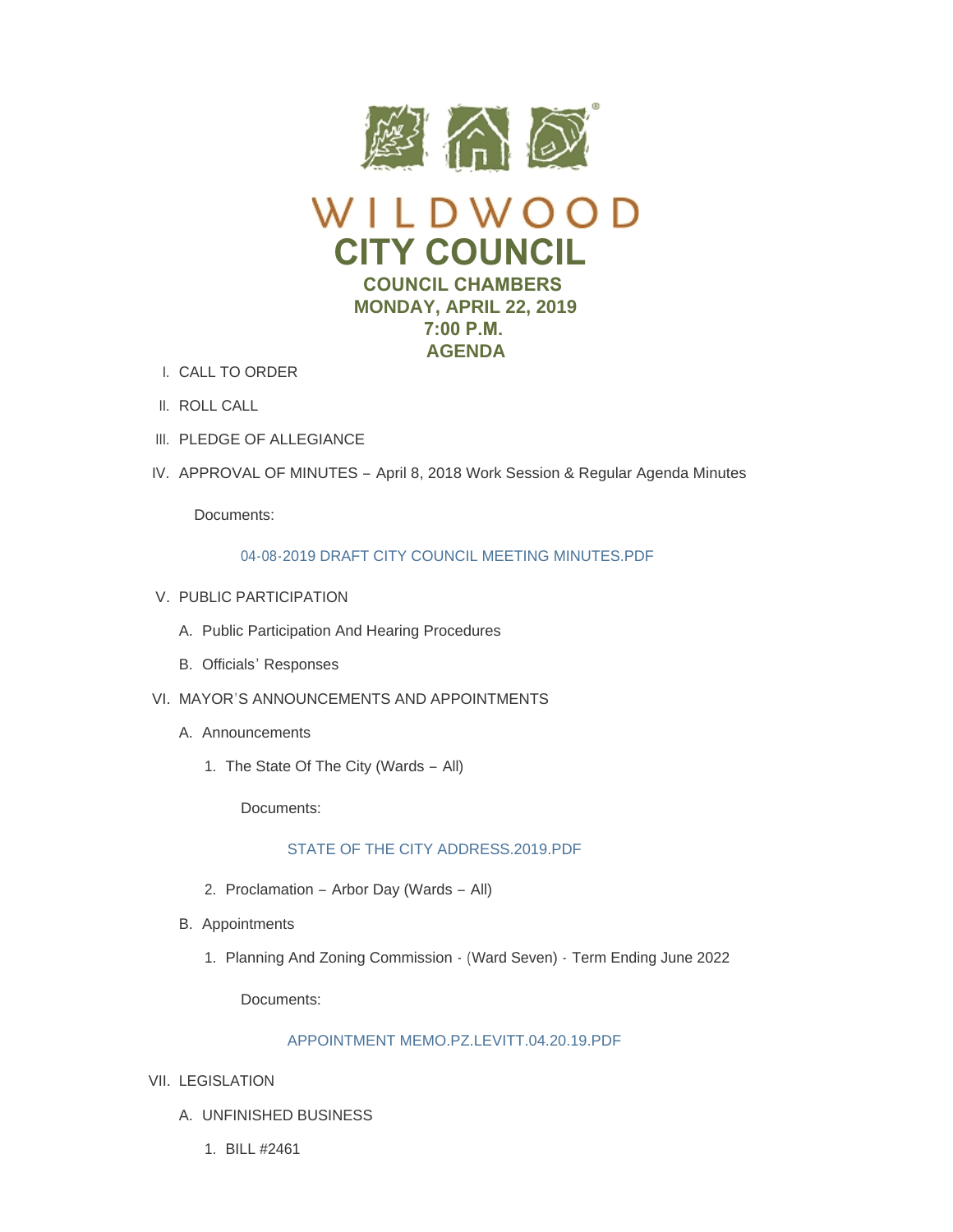AN ORDINANCE OF THE CITY OF WILDWOOD, MISSOURI, AUTHORIZING THE MAYOR OF THE CITY OF WILDWOOD, MISSOURI TO EXECUTE AN AMENDMENT TO THE EXCLUSIVE SOLID WASTE LICENSE AGREEMENT EXTENSION ON BEHALF OF THE CITY OF WILDWOOD WITH HERE TO SERVE – MISSOURI WASTE DIVISION, LLC d/b/a MERIDIAN WASTE SERVICES, LLC FOR THE COLLECTION OF RESIDENTIAL WASTE. *Recommended by the Co-Interim City Administrators* (Second Reading) (Wards – All) Direct Budgetary Impact: None

Documents:

#### [BILL 2461.PDF](https://www.cityofwildwood.com/AgendaCenter/ViewFile/Item/19947?fileID=25910)

BILL #2462 2.

AN ORDINANCE OF THE CITY OF WILDWOOD, MISSOURI, AUTHORIZING THE MAYOR TO EXECUTE A USE AND LICENSE AGREEMENT ON BEHALF OF THE CITY OF WILDWOOD WITH HERE TO SERVE – MISSOURI WASTE DIVISION, LLC d/b/a MERIDIAN WASTE SERVICES, LLC FOR THE COLLECTION OF RESIDENTIAL RECYCLABLES ON CITY PROPERTY. *Recommended by the Co-Interim City Administrators* (Second Reading) (Wards – All) Direct Budgetary Impact: None

Documents:

# [BILL 2462.PDF](https://www.cityofwildwood.com/AgendaCenter/ViewFile/Item/19948?fileID=25911)

BILL #2463 3.

AN ORDINANCE OF THE CITY OF WILDWOOD, MISSOURI, AUTHORIZING THE MAYOR OF THE CITY OF WILDWOOD, MISSOURI TO EXECUTE A SOLID WASTE LICENSE AGREEMENT ON BEHALF OF THE CITY OF WILDWOOD WITH WASTE CONNECTIONS OF MISSOURI, INC. FOR RESIDENTIAL SOLID WASTE, RECYCLING AND YARD WASTE COLLECTION, HAULING AND DISPOSAL WITHIN THE CITY OF WILDWOOD. *Recommended by the Co-Interim City Administrators* (Second Reading) (Wards – All) Direct Budgetary Impact: TBD

Documents:

### [BILL 2463.PDF](https://www.cityofwildwood.com/AgendaCenter/ViewFile/Item/19949?fileID=25912)

BILL #2464 4.

AN ORDINANCE OF THE CITY COUNCIL OF THE CITY OF WILDWOOD, MISSOURI APPROVING A CHANGE IN ZONING FROM THE NU NON-URBAN RESIDENCE DISTRICT TO THE R-3 10,000 SQUARE FOOT RESIDENCE DISTRICT FOR A 16,989 SQUARE FOOT TRACT OF LAND THAT IS LOCATED ON THE EAST SIDE OF LINDY LANE, NORTH OF MANCHESTER ROAD - P.Z. 12-18 2540 LINDY LANE, ANDREW HILDEBRAND. *Recommended by the Planning and Zoning Commission* (Second Reading) (Ward - Eight)

Direct Budgetary Impact: None

Documents:

### [BILL 2464.PDF](https://www.cityofwildwood.com/AgendaCenter/ViewFile/Item/19950?fileID=25913)

BILL #2465 5.

AN ORDINANCE BY THE CITY COUNCIL OF THE CITY OF WILDWOOD, MISSOURI AUTHORIZING THE MAYOR OF THE CITY OF WILDWOOD, MISSOURI TO EXECUTE A CONTRACT WITH DEMIEN CONSTRUCTION COMPANY FOR THE DEVELOPMENT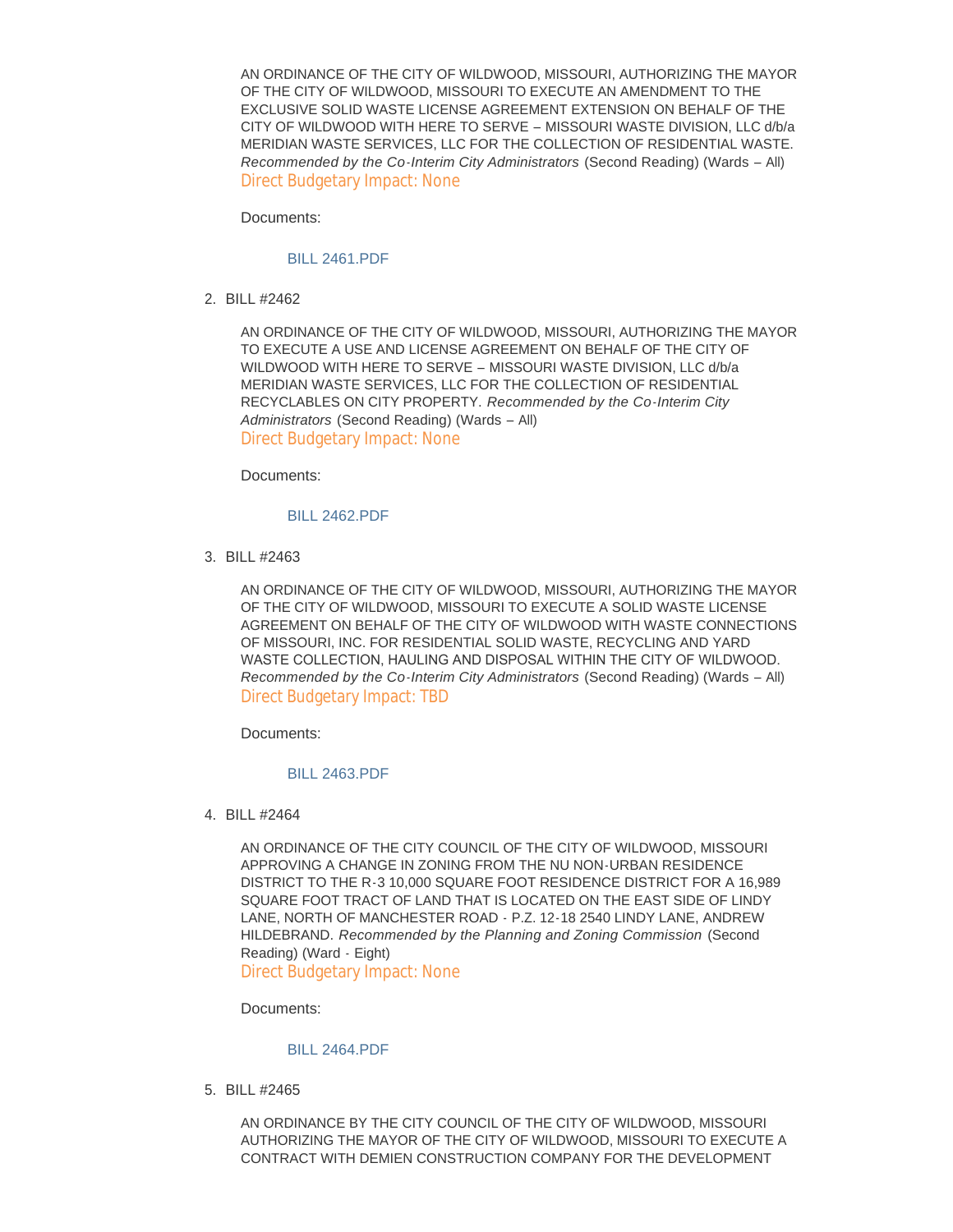AND CONSTRUCTION OF THE DEFINED COMPONENTS IDENTIFIED AS PART OF THE WARD FIVE NEIGHBORHOOD PARK, INCLUDING CERTAIN ADD ALTERNATES FOR INCLUSION, ALL BEING CONSISTENT WITH THE BID SPECIFICATIONS AND ENGINEERED PLANS PREPARED FOR THIS PARK IMPROVEMENT, AND AS RECOMMENDED BY THE PLANNING AND PARKS COMMITTEE OF THE CITY COUNCIL AT ITS SPECIAL MEETING ON APRIL 3, 2019. *Recommended by the Planning and Parks Committee* (Second Reading) (Ward Five) Direct Budgetary Impact: \$757,000.00

Documents:

### [BILL 2465.PDF](https://www.cityofwildwood.com/AgendaCenter/ViewFile/Item/19951?fileID=25914)

- **B. NEW BUSINESS** 
	- 1. Certification Of April 2, 2019 Municipal Election Results
		- 1. RESOLUTION #2019-19 A RESOLUTION OF THE CITY COUNCIL OF THE CITY OF WILDWOOD, MISSOURI CERTIFYING THE RESULTS OF THE APRIL 2, 2019, GENERAL MUNICIPAL ELECTION (Wards – All)

Documents:

### [RESOLUTION 2019-19.PDF](https://www.cityofwildwood.com/AgendaCenter/ViewFile/Item/19954?fileID=25951)

- 2. Swearing-In Ceremony
- VIII. ADJOURNMENT

# *15 Minute Recess Refreshments Included*

# *SECOND SESSION*

- A. CALL TO ORDER
- B. ROLL CALL
- C. PUBLIC PARTICIPATION
	- 1. Public Participation And Hearing Procedures
	- 2. Officials' Responses
- D. MAYOR'S ANNOUNCEMENTS AND APPOINTMENTS
	- Announcements 1.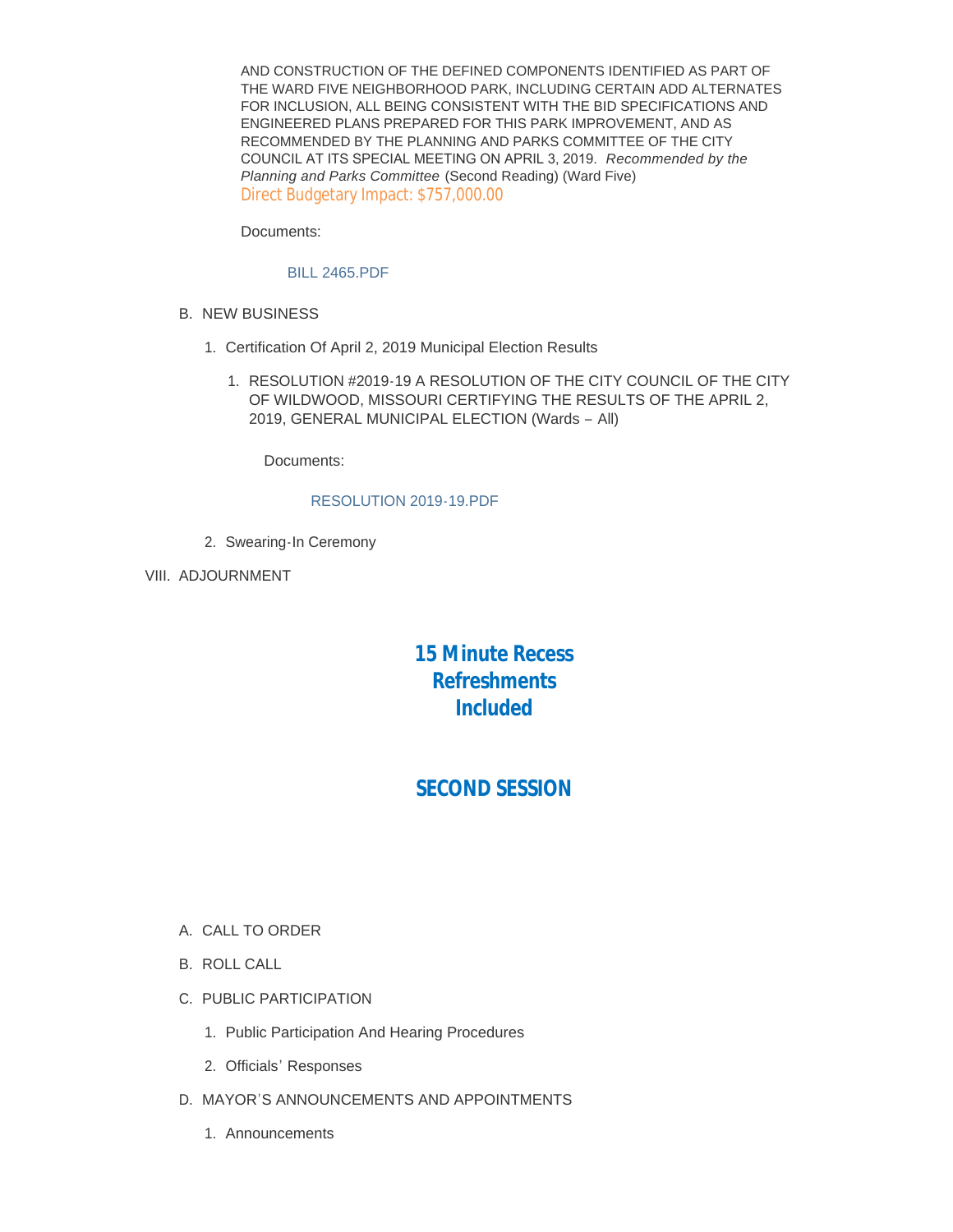- 1. Municipal League Of Metro St. Louis Representation
- 2. Appointments
	- 1. Mayor Pro Tempore
	- 2. City Council Liaison Planning And Zoning Commission
	- 3. Mayor Membership Planning And Zoning Commission
	- 4. Council Standing Committee Assignments
		- a. Administration/Public Works
		- b. Planning/Parks
		- c. Economic Development

Documents:

### [COUNCIL STANDING COMMITTEE ASSIGNMENTS -](https://www.cityofwildwood.com/AgendaCenter/ViewFile/Item/20059?fileID=25961) APRIL 2019.PDF

5. Council Committee Liaisons

Documents:

### [COUNCIL LIAISONS -](https://www.cityofwildwood.com/AgendaCenter/ViewFile/Item/19973?fileID=25957) 2019.PDF

- a. Historic Preservation Commission (2)
- b. Rural Internet Access Committee (2)
- c. Architectural Review Board (1)
- 6. Council Committee Members

Documents:

### [COUNCIL LIAISONS -](https://www.cityofwildwood.com/AgendaCenter/ViewFile/Item/19977?fileID=25958) 2019.PDF

- a. Board Of Public Safety (1)
- b. Wildwood Celebration Commission (1)
- 7. Ad-Hoc Committee Members
	- City Administrator Search Committee Ward 3 Member a.

### E. PUBLIC HEARING

1. P.Z. 1-19 City Of Wildwood Planning And Zoning Commission C/O Department Of Planning, 16860 Main Street, Wildwood, Missouri

A request for the Planning and Zoning Commission's review and action on the 2018 update of the City of Wildwood's Action Plan 2007, which is a component of the City's Master Plan. The updated Action Plan 2007 has been under review by the Parks Action Plan Update Committee (PAPUC) since October 2017 and its members have acted favorably on this draft. The Action Plan 2007 establishes goals and recommendations regarding five (5) major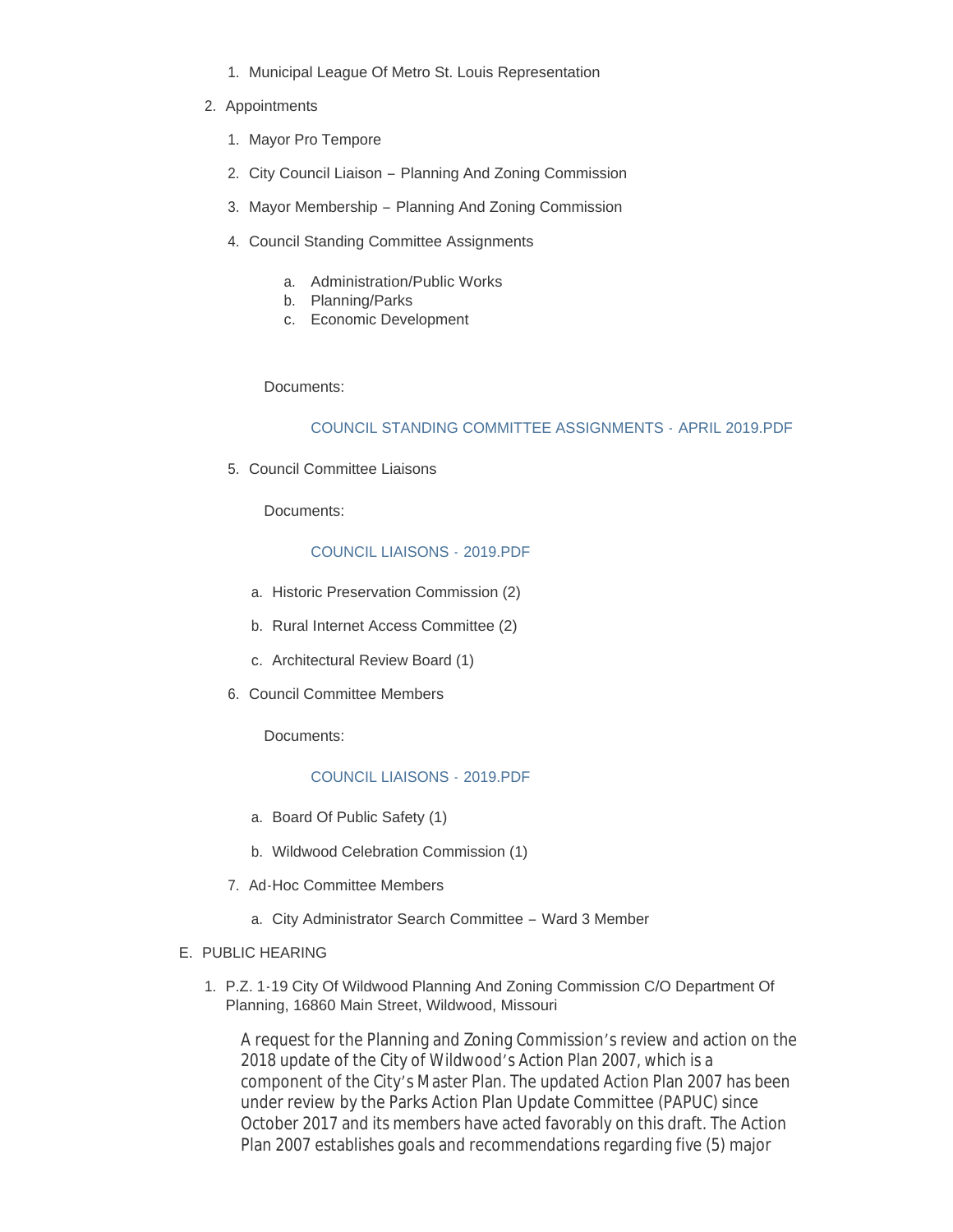Plan 2007 establishes goals and recommendations regarding five (5) major categories relating specifically to parks and recreation within the City of Wildwood. These categories include Recreation Programming, Facilities, Property Acquisition, Funding, and Town Center Public Space. Along with these goals and recommendations, the Action Plan 2007 includes Support Information, Supplemental Factors, and Assumptions for each of the major categories. The initial plan, first adopted in 2007, requires it to be reviewed and updated after its first ten (10) years of implementation. The draft of the plan is now being submitted to the Planning and Zoning Commission and, ultimately, City Council, for review, consideration, and appropriate action. (Wards – All)

Documents:

### PUBLIC HEARING - [P.Z. 1-19 2018 UPDATE COW ACTION PLAN](https://www.cityofwildwood.com/AgendaCenter/ViewFile/Item/19983?fileID=25915)  2007.PDF

- F. LEGISLATION
	- 1. NEW BUSINESS -
		- BILL #2466 1.

AN ORDINANCE OF THE CITY OF WILDWOOD, MISSOURI, AMENDING SCHEDULE IX OF TITLE III OF THE CODE OF ORDINANCES OF THE CITY OF WILDWOOD BY ESTABLISHING NO PARKING RESTRICTIONS ON WATERSIDE DRIVE AND PIERSIDE LANE AND AUTHORIZING THE INSTALLATION OF NO PARKING SIGNS BY THE TRAFFIC ENGINEER. *Recommended by the Board of Public Safety* (First Reading) (Ward - Seven) Direct Budgetary Impact: <\$500.00

Documents:

### [BILL 2466.PDF](https://www.cityofwildwood.com/AgendaCenter/ViewFile/Item/19986?fileID=25916)

BILL #2467 2.

AN ORDINANCE AUTHORIZING THE MAYOR OF THE CITY OF WILDWOOD, MISSOURI, TO EXECUTE A CONTRACT ON BEHALF OF THE CITY OF WILDWOOD WITH N.B. WEST CONTRACTING COMPANY FOR THE RESURFACING OF VARIOUS PUBLIC STREETS WITHIN THE CITY OF WILDWOOD, INCLUDING TRAFFIC CONTROL AND OTHER INCIDENTAL ITEMS AS SHOWN ON THE CONSTRUCTION DRAWINGS AND SPECIFICATIONS. *Recommended by the Administration / Public Works Committee* (First Reading) (Wards - One, Six, Seven and Eight)

Direct Budgetary Impact: \$557,586.00

Documents:

[BILL 2467.PDF](https://www.cityofwildwood.com/AgendaCenter/ViewFile/Item/19987?fileID=25917)

BILL #2468 3.

AN ORDINANCE AUTHORIZING THE MAYOR OF THE CITY OF WILDWOOD, MISSOURI TO EXECUTE A CONSULTANT/SERVICES AGREEMENT ON BEHALF OF THE CITY OF WILDWOOD WITH CDG ENGINEERS, INC. FOR THE PRELIMINARY DESIGN OF THREE BRIDGES LOCATED ON OSSENFORT AND WILD HORSE CREEK ROADS WITHIN THE CITY OF WILDWOOD. *Recommended by the Administration / Public Works Committee* (First Reading) (Wards One)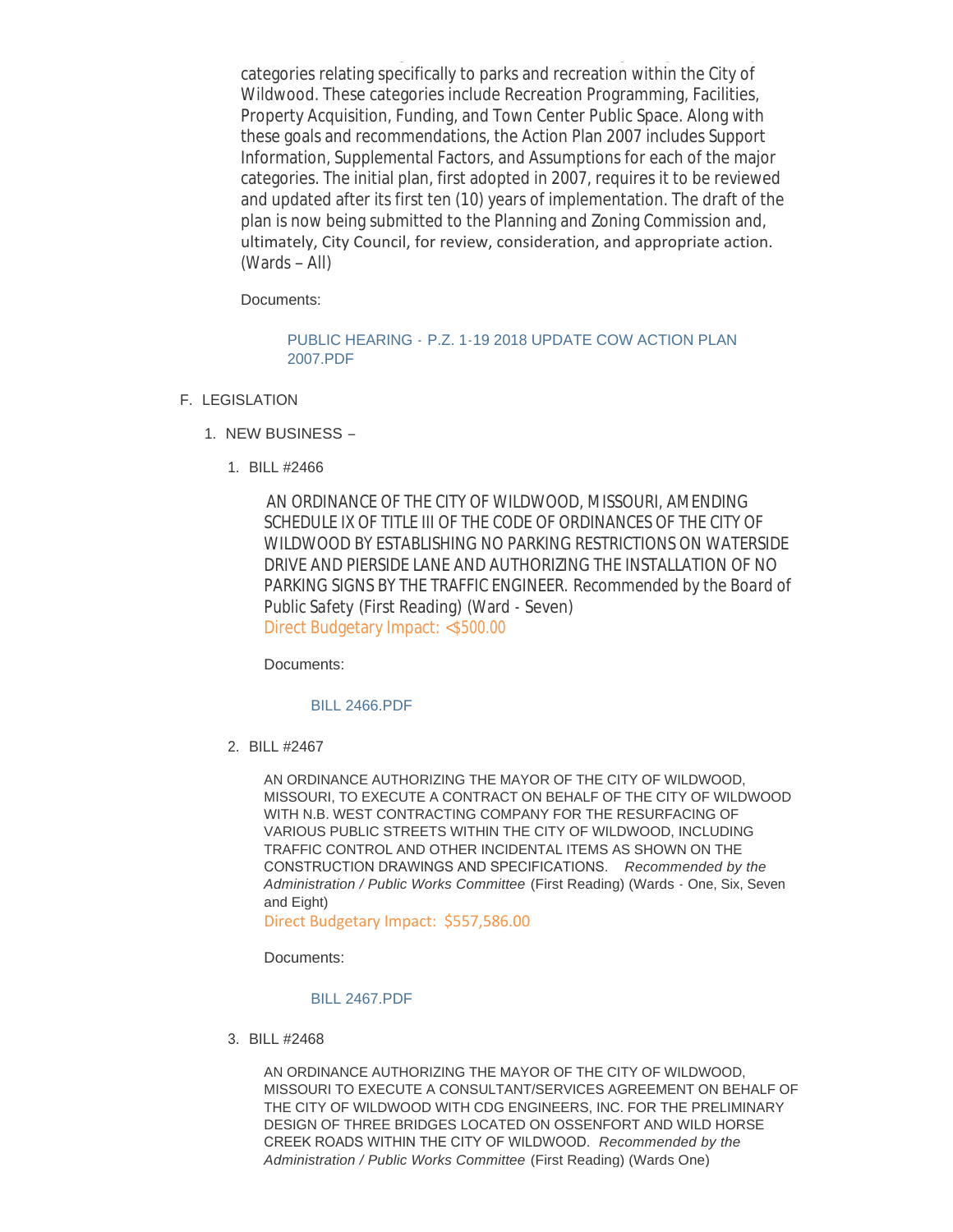Direct Budgetary Impact: \$130,900

Documents:

[BILL 2468.PDF](https://www.cityofwildwood.com/AgendaCenter/ViewFile/Item/19988?fileID=25918)

BILL #2469 4.

AN ORDINANCE BY THE CITY COUNCIL OF THE CITY OF WILDWOOD, MISSOURI AUTHORIZING CERTAIN MODIFICATIONS TO EXISTING C-8 PLANNED COMMERCIAL DISTRICT ORDINANCE #24141 WHICH GOVERNS A MIXED-USE DEVELOPMENT LOCATED IN THE CITY'S TOWN CENTER DOWNTOWN AND NEIGHBORHOOD GENERAL DISTRICTS, BY ALLOWING FOR A FIFTH STORY TO BE ADDED TO THE ALLOWABLE FOUR (4) STORY BUILDING TO ACCOMMODATE LARGER RESIDENTIAL UNITS, WITH SUCH BEING CONSISTENT WITH THE FAVORABLE ACTION OF THE PLANNING AND ZONING COMMISSION THAT IS SET FORTH IN ITS MARCH 181 2019 LETTER OF RECOMMENDATION ON THE SAME. *Recommended by the Planning and Zoning Commission* (First Reading) (Ward Eight)

*Administration / Public Works Committee* (First Reading) (Wards One)

Direct Budgetary Impact: None

Documents:

[BILL 2469.PDF](https://www.cityofwildwood.com/AgendaCenter/ViewFile/Item/19989?fileID=25919)

- G. RESOLUTIONS
	- 1. RESOLUTION 2019-20

A RESOLUTION OF THE COUNCIL OF THE CITY OF WILDWOOD, MISSOURI, AUTHORIZING THE ACQUISITION OF CERTAIN TEMPORARY CONSTRUCTION AND PERMANENT EASEMENTS IN CONJUNCTION WITH THE CONSTRUCTION OF THE EATHERTON ROAD BRIDGE REPLACMENT PROJECT WITHIN THE CITY OF WILDWOOD. *Recommended by the Department of Public Works* (Wards One and Three)

Direct Budgetary Impact: \$41,985.00

Documents:

### [RESOLUTION 2019-20 .PDF](https://www.cityofwildwood.com/AgendaCenter/ViewFile/Item/19991?fileID=25920)

- H. EXECUTIVE [CLOSED] SESSION: Legal Actions, Causes Of Action, Litigation Or Privileged Communications Between The City's Representatives And Its Attorneys [RSMO 610.021(1) 1994]
- I. MISCELLANEOUS
	- 1. Approval Of Expenditures (Wards All)

Documents:

### [APPROVAL OF EXPENDITURES.PDF](https://www.cityofwildwood.com/AgendaCenter/ViewFile/Item/19994?fileID=25921)

- 2. Receive And File None
- J. ADJOURNMENT

City Council Will Consider and Act Upon the Matters Listed Above, and Such Others as May Be Presented at the Meeting and Determined to Be Appropriate for Discussion at That Time.